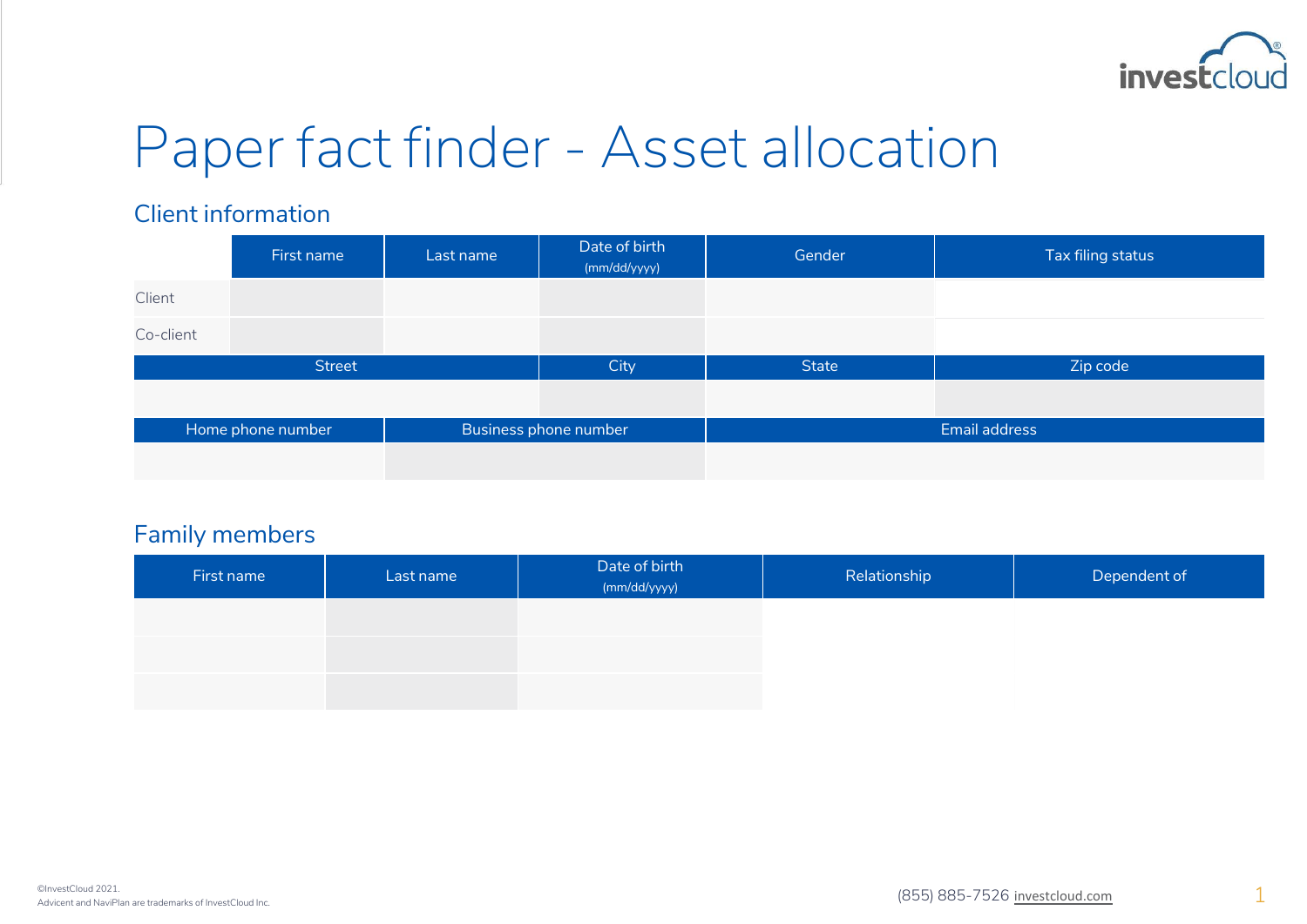

## Accounts

| Account description    |        |                       | Account type<br>(Non-qualified, IRA, 401(k), 403(b), 529 Plan, etc.) |                   |                                                                      | Owner<br>(Client, Co-client, Joint, Other family<br>member) |                                                             |
|------------------------|--------|-----------------------|----------------------------------------------------------------------|-------------------|----------------------------------------------------------------------|-------------------------------------------------------------|-------------------------------------------------------------|
| Holding<br>description | Symbol | Current<br>value (\$) | <b>Hold</b><br>(\$ or %)                                             | Cost basis<br>(5) | Asset class<br>weightings                                            | Return<br>rates                                             | Beneficiary                                                 |
| Account description    |        |                       |                                                                      |                   |                                                                      |                                                             |                                                             |
|                        |        |                       |                                                                      |                   | Account type<br>(Non-qualified, IRA, 401(k), 403(b), 529 Plan, etc.) |                                                             | Owner<br>(Client, Co-client, Joint, Other family<br>member) |
| Holding<br>description | Symbol | Current<br>value (\$) | <b>Hold</b><br>(\$ or %)                                             | Cost basis<br>(5) | Asset class<br>weightings                                            | Return<br>rates                                             | Beneficiary                                                 |
|                        |        |                       |                                                                      |                   |                                                                      |                                                             |                                                             |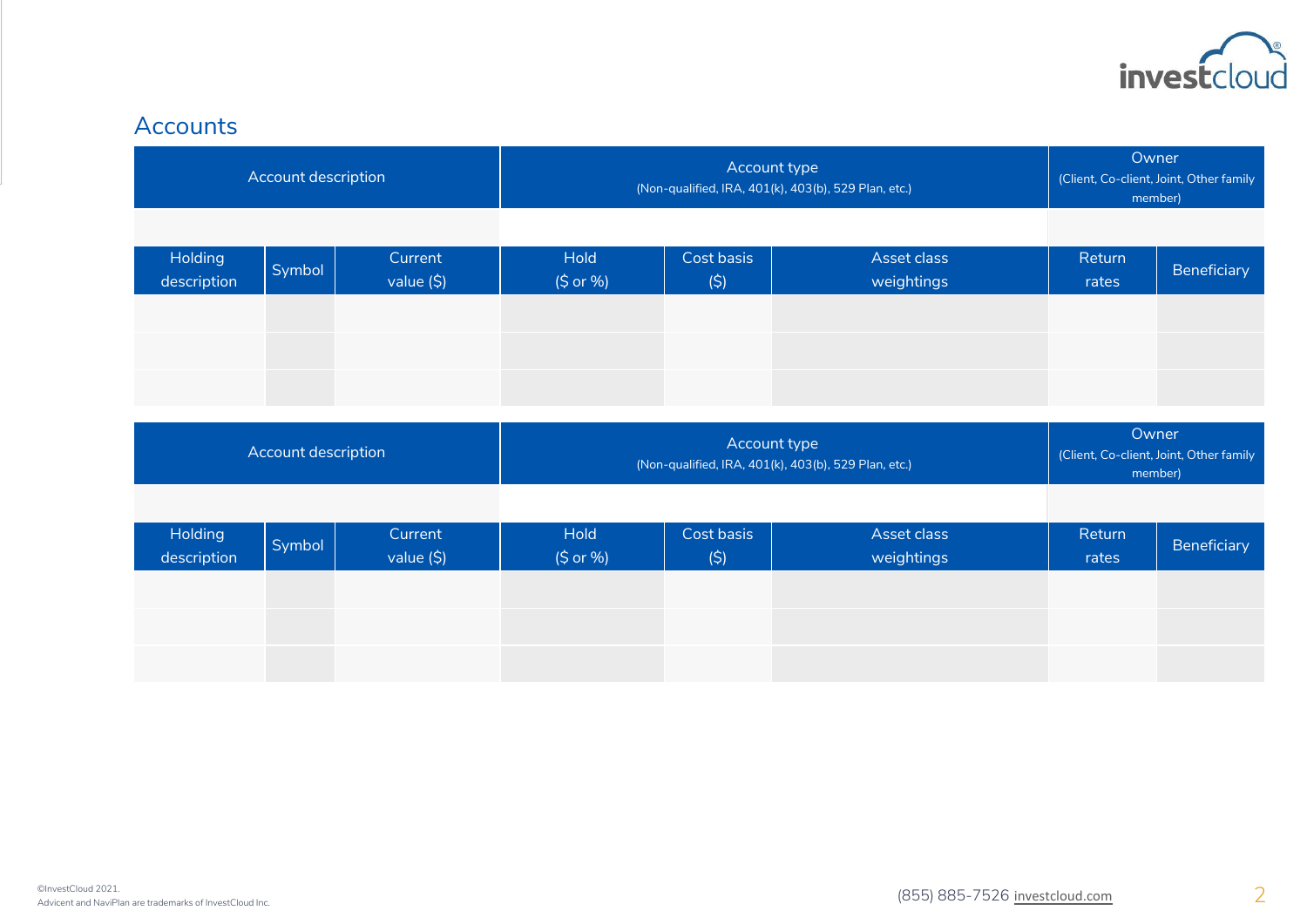

## Accounts

| Account description    |        |                       | Account type<br>(Non-qualified, IRA, 401(k), 403(b), 529 Plan, etc.) |                   |                           | Owner<br>(Client, Co-client, Joint, Other family<br>member) |                                         |
|------------------------|--------|-----------------------|----------------------------------------------------------------------|-------------------|---------------------------|-------------------------------------------------------------|-----------------------------------------|
| Holding<br>description | Symbol | Current<br>value (\$) | <b>Hold</b><br>$(S$ or %)                                            | Cost basis<br>(5) | Asset class<br>weightings | Return<br>rates                                             | Beneficiary                             |
| Account description    |        |                       | Account type<br>(Non-qualified, IRA, 401(k), 403(b), 529 Plan, etc.) |                   |                           | Owner                                                       | (Client, Co-client, Joint, Other family |
|                        |        |                       |                                                                      |                   |                           | member)                                                     |                                         |
| Holding<br>description | Symbol | Current<br>value (\$) | <b>Hold</b><br>(\$ or %)                                             | Cost basis<br>(5) | Asset class<br>weightings | Return<br>rates                                             | Beneficiary                             |
|                        |        |                       |                                                                      |                   |                           |                                                             |                                         |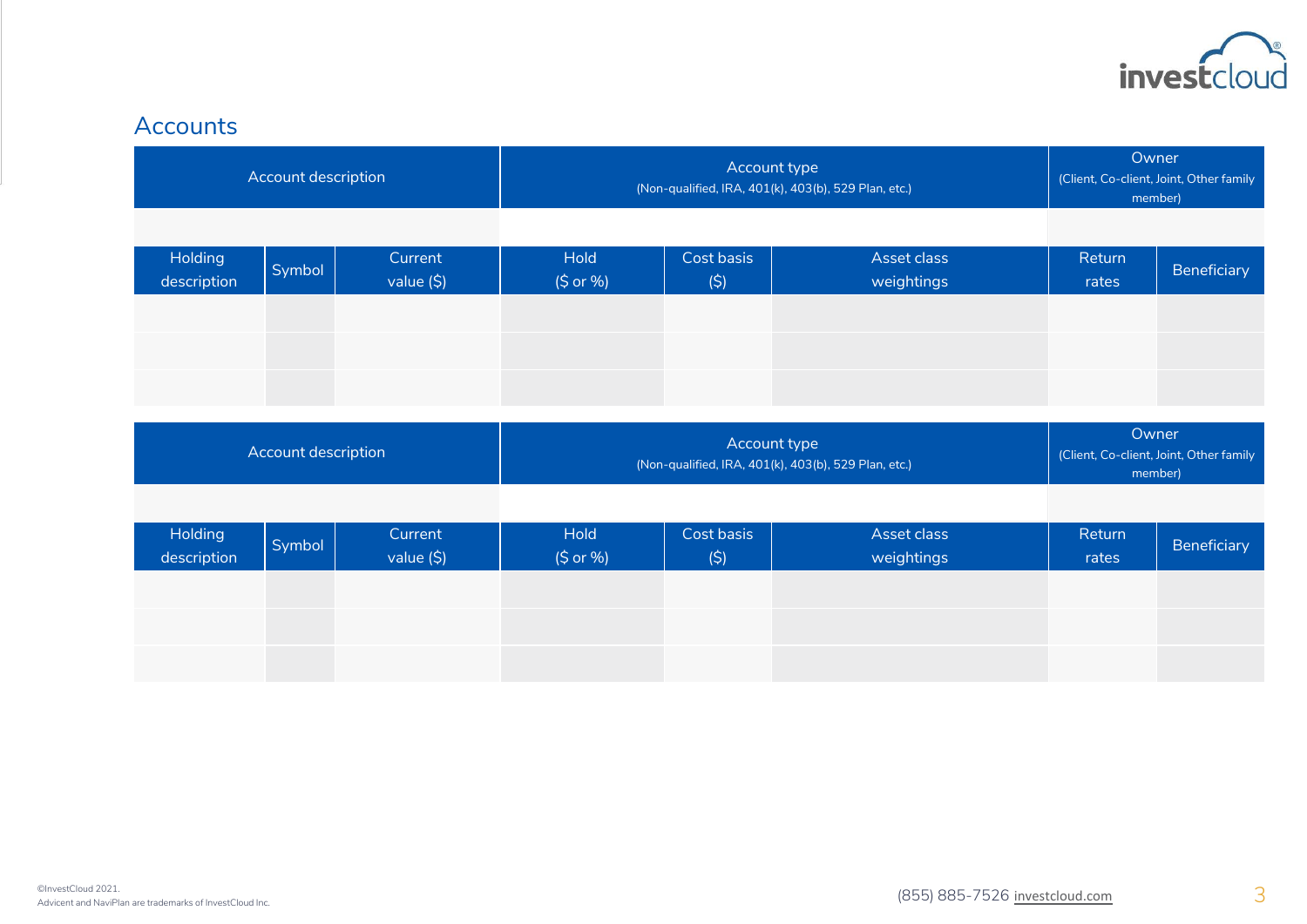

# Annuities

| Description  | Account type | Owner                 | Annuitant                        | Beneficiary | Income option                              |
|--------------|--------------|-----------------------|----------------------------------|-------------|--------------------------------------------|
|              |              |                       |                                  |             |                                            |
| Market value | Cost basis   | <b>Valuation date</b> | Pre-annuitization<br>return rate | <b>AIR</b>  | Wave<br>penalties?                         |
|              |              |                       |                                  |             | $\Box$                                     |
| Description  | Account type | Owner                 | Annuitant                        | Beneficiary | Income option                              |
|              |              |                       |                                  |             |                                            |
| Market value | Cost basis   | <b>Valuation date</b> | Pre-annuitization<br>return rate | <b>AIR</b>  | Wave<br>penalties?                         |
|              |              |                       |                                  |             | $\Box$                                     |
| Description  | Account type | Owner                 | Annuitant                        | Beneficiary | Income option                              |
|              |              |                       |                                  |             |                                            |
| Market value | Cost basis   | <b>Valuation date</b> | Pre-annuitization<br>return rate | <b>AIR</b>  | Wave<br>penalties?                         |
|              |              |                       |                                  |             | $\Box$                                     |
| Client(s):   |              | Advisors:             |                                  |             | <b>Asset Allocation</b><br>POWERED BY<br>M |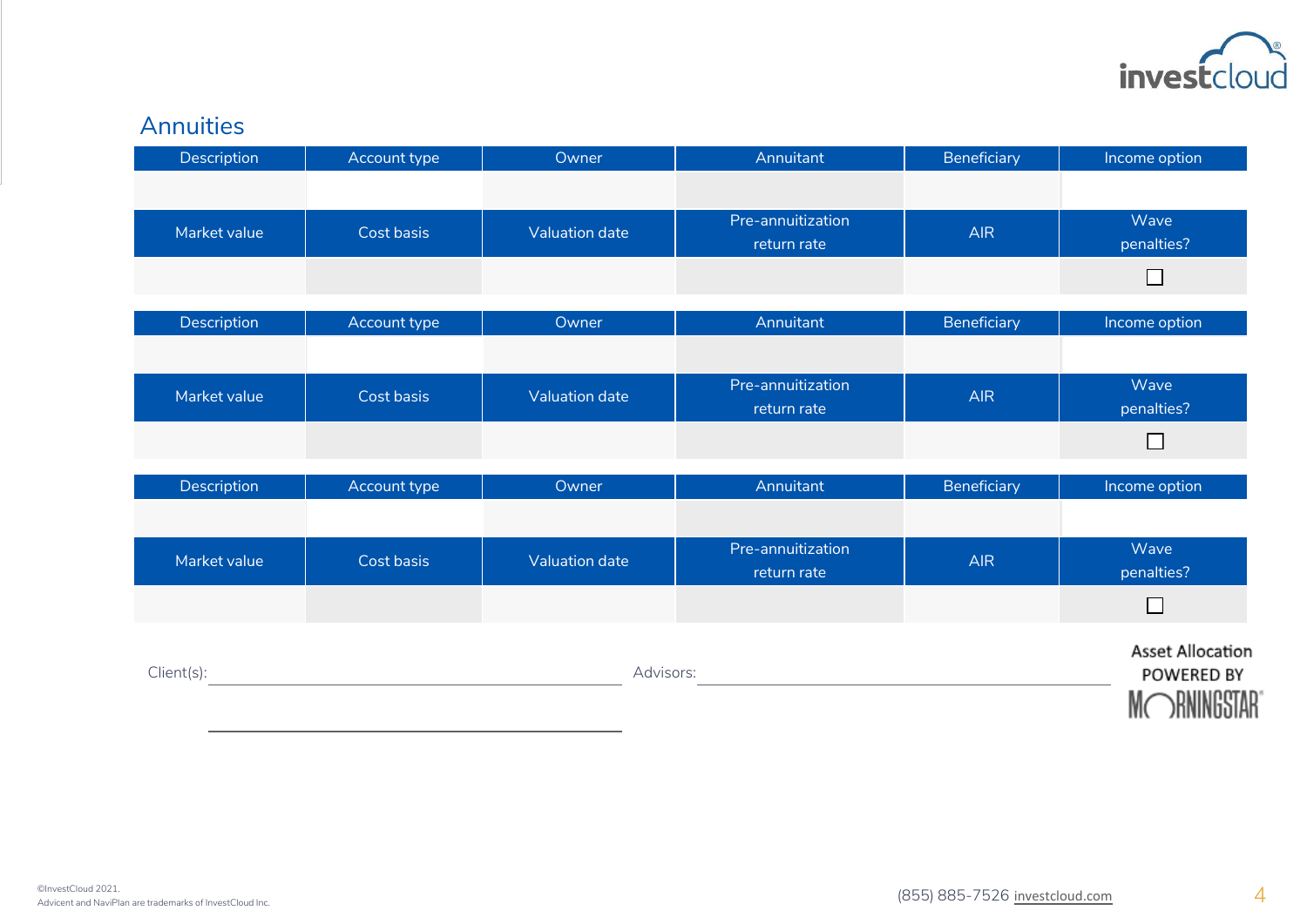

## **Questionnaire**

Investment History (not scored)

- 1. What is your experience and overall knowledge of investments?
	- $\bigcap$  I have no investment experience and a very low knowledge level regarding investments.
	- $\bigcap$  I have very little investment experience and a fairly low knowledge level.
	- $\bigcap$  I have some experience investing in mutual funds and am somewhat knowledgeable.
	- $\bigcirc$  I have some experience investing in mutual funds, individual stocks and bonds and am somewhat knowledgeable.
	- $\bigcap$  I am an experienced investor and have a solid knowledge base regarding investments and am aware that markets can be volatile and unpredictable.

2. When do you expect to begin withdrawing money from your investment account?

- $\bigcap$  Less than 2 years
- $\bigcap$  2 years
- 
- 
- $\bigcap$  8 to 10 years
- $\bigcap$  11 years or more

3. Once you begin withdrawing money from your investment account, how long do you expect the withdrawals to last?

 $\bigcap$  I plan to take a lump sum distribution

 $\bigcap$  1 to 4 years

 $\bigcap$  5 to 7 years

 $\bigcap$  8 to 10 years

 $\bigcap$  11 years or more

4. Inflation, the rise in prices over time, can erode your investment return. Longterm investors should be aware that, if portfolio returns are less than the inflation rate, their ability to purchase goods and services in the future might actually decline. However, portfolios with long-term returns that significantly exceed inflation are associated with a higher degree of risk.

Which of the following choices best reflects your attitude toward inflation and risk?

- $\bigcap$  My main goal is to avoid loss, even though I may only keep pace with inflation.
- $\bigcap$  My main goal is to earn slightly more than inflation, while taking on a low Time Horizon level of risk.
	- $\bigcap$  My main goal is to increase my portfolio's value. Therefore, I am willing to accept short-term losses, but I am not comfortable with extreme performance shifts that may be experienced in the most aggressive investment options.
	- $\bigcap$  3 to 4 years lower latter matrix and  $\bigcap$  My main goal is to maximize my portfolio value, and I am willing to take on ◯ 5 to 7 years more extreme levels of risk and performance shifts in my portfolio to do so.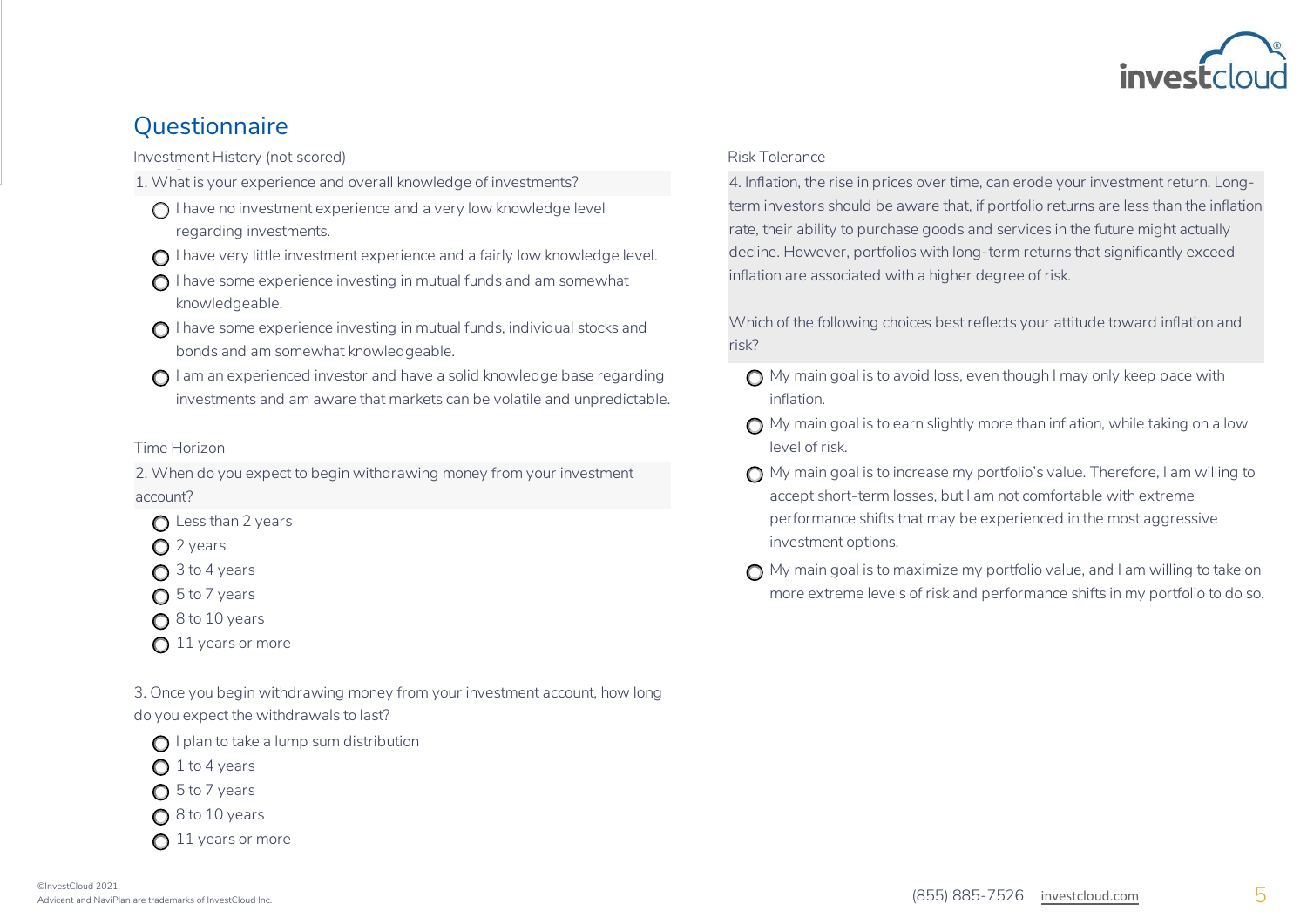

5. The table below presents a hypothetical worst case loss, expected gain, and best case gain of five sample portfolios over a one-year period with an initial \$100,000 investment. Which portfolio would you prefer to hold?

|             | Hypothetical   | Expected | Hypothetical    |
|-------------|----------------|----------|-----------------|
|             | Best Case (\$) | Gain(5)  | Worst Case (\$) |
| Portfolio 1 | 113,900        | 102,900  | 91,100          |
| Portfolio 2 | 119,200        | 104,000  | 86,100          |
| Portfolio 3 | 126,000        | 105,200  | 80,200          |
| Portfolio 4 | 133,700        | 106,400  | 74,200          |
| Portfolio 5 | 139,000        | 107,100  | 69,700          |
|             |                |          |                 |

**O** Portfolio 1

- **O** Portfolio 2
- **O** Portfolio 3
- **n** Portfolio 4
- **n** Portfolio 5

6. Investing involves a trade-off between risk and return. Historically, investors who have received high long-term average returns have experienced greater fluctuations in the value of their portfolio and more frequent short-term losses than investors in more conservative investments have. Considering the above, which statement best describes your investment goals?

- $\bigcap$  Protect the value of my account. In order to minimize the chance for loss, I am willing to accept the lower long-term returns provided by conservative investments.
- $\bigcap$  Keep risk to a minimum while trying to achieve slightly higher returns than the returns provided by investments that are more conservative.
- $\bigcap$  Focus more on the long-term investment returns. Long-Term growth is equally as important as managing portfolio risk.
- $\bigcap$  Maximize long-term investment returns. I am willing to accept large and sometimes dramatic short-term fluctuations in the value of my investments.

7. Historically, markets have experienced downturns, both short-term and prolonged, followed by market recoveries. Suppose you owned a well-diversified portfolio that fell by 20% (i.e. \$1,000 initial investment would now be worth \$800) over a short period, consistent with the overall market. Assuming you still have 10 years until you begin withdrawals, how would you react?

- **O** I would not change my portfolio.
- $\bigcap$  I would wait at least one year before changing to options that are more conservative.
- $\bigcap$  I would wait at least three months before changing to options that are more conservative.
- $\bigcap$  I would immediately change to options that are more conservative.